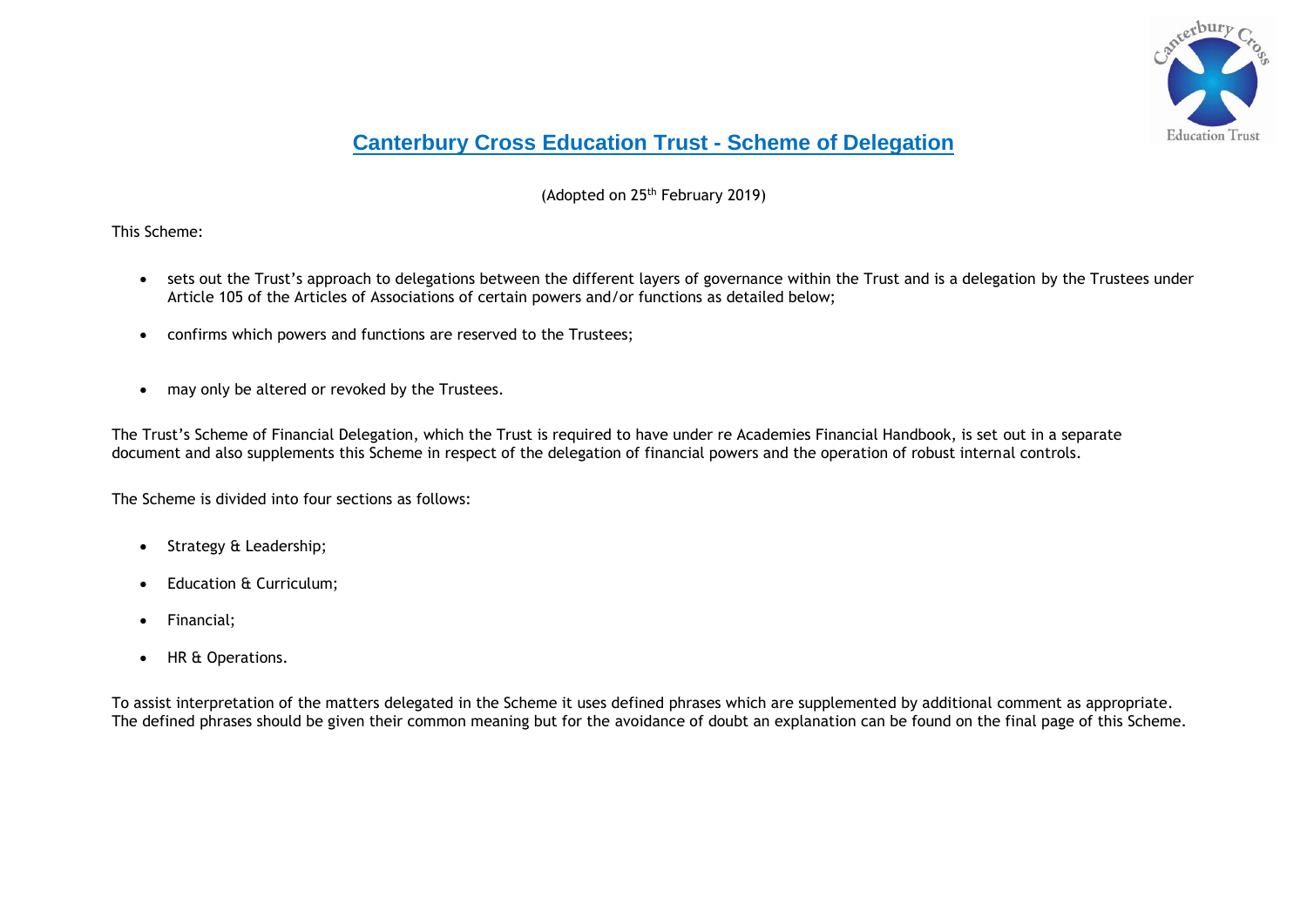|                                                                                                                                                                                                       | <b>Trustees</b>                                                                                               | <b>CEO/Head</b>                                        |
|-------------------------------------------------------------------------------------------------------------------------------------------------------------------------------------------------------|---------------------------------------------------------------------------------------------------------------|--------------------------------------------------------|
| Set strategic objectives of the Trust & Academy                                                                                                                                                       | Determine & Deliver<br>- for the Trust $\mathbf{\hat{a}}$<br><b>Canterbury Cross</b><br><b>Primary School</b> | Consult with<br>trustees                               |
| Develop the character, mission & ethos of Trust & Academy                                                                                                                                             | Determine & Deliver<br>- for the Trust $\mathbf{\hat{a}}$<br><b>Canterbury Cross</b><br><b>Primary School</b> | Recommend                                              |
| Deliver strategic objectives of the Trust & Academy                                                                                                                                                   | Review                                                                                                        | Deliver                                                |
| Scrutiny: Performance - review & challenge progress of the Trust and Academy against its<br>strategic objectives                                                                                      | Review & Report -<br>progress of the Trust<br>& Canterbury Cross<br><b>Primary School</b>                     | Report - progress<br>of the Academy<br>to the Trustees |
| Scrutiny: Values - operation of the Trust $\theta$ Academy against the agreed values, $\theta$ ethos                                                                                                  | Review                                                                                                        | Report                                                 |
| Compliance: Funding Agreement - comply with all obligations including the Academies<br><b>Financial Handbook</b>                                                                                      | Review & Comply                                                                                               | Comply and<br>deliver                                  |
| Compliance: Regulatory - with all regulations affecting the Trust (including all charity law,<br>company law, employment law and health and safety)                                                   | Review                                                                                                        | Deliver<br>Report - to Board                           |
| Compliance: Financial Oversight - ensuring that there are appropriate financial controls so<br>that there is regularity, probity and value for money in relation to the management of public<br>funds | Determine & Review<br>- policies to ensure<br>compliance & review                                             | Deliver<br>Report - to Board                           |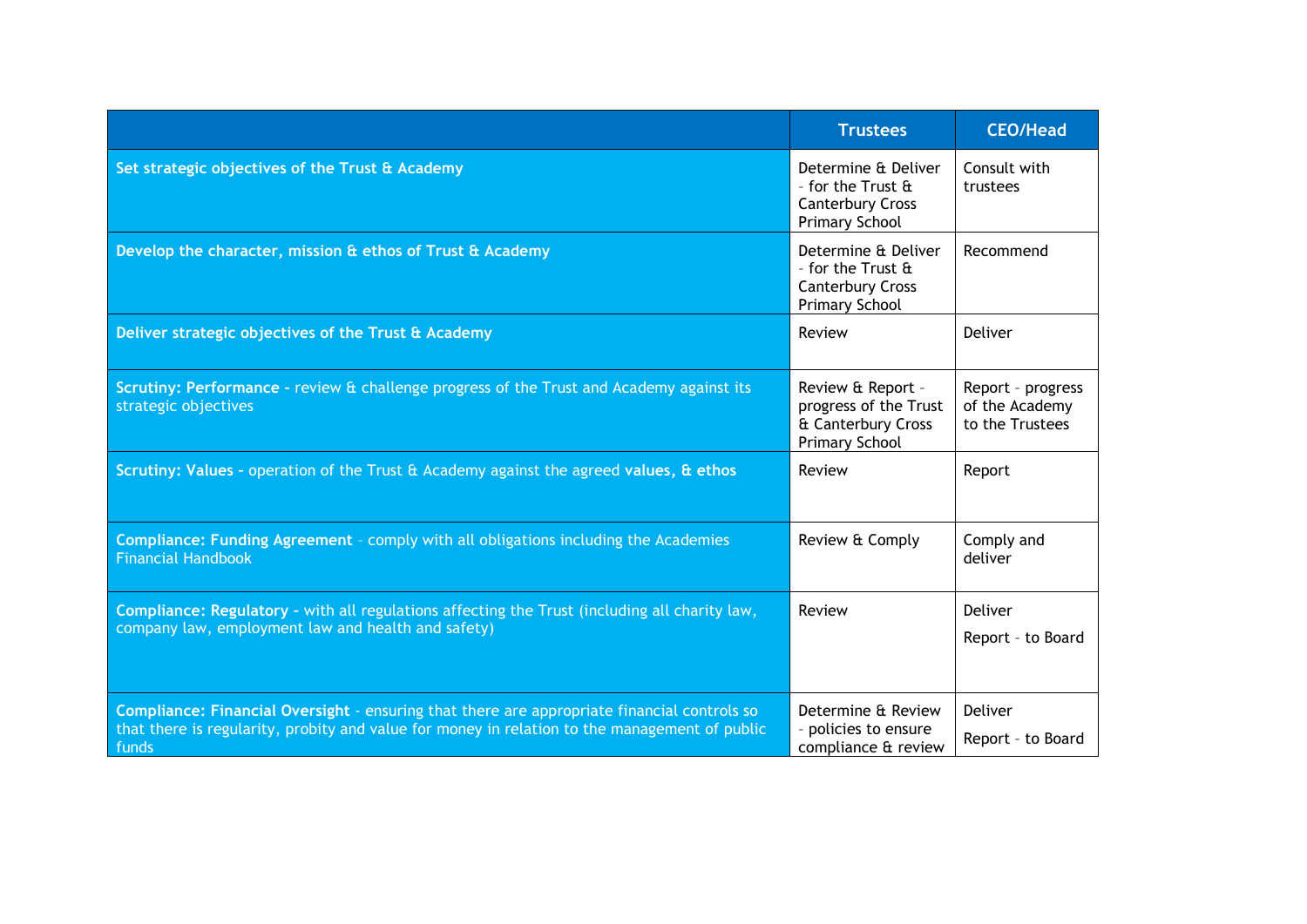|                                                                                                                                                                                                                | <b>Trustees</b>                                                                                                                                                                                                                                 | <b>CEO/Head</b>               |
|----------------------------------------------------------------------------------------------------------------------------------------------------------------------------------------------------------------|-------------------------------------------------------------------------------------------------------------------------------------------------------------------------------------------------------------------------------------------------|-------------------------------|
| <b>Compliance</b> - completing the register of business interests and put in place a procedure to<br>deal with any conflicts of interest and connected party transactions                                      | Determine & Deliver<br>- policies to ensure<br>compliance                                                                                                                                                                                       |                               |
|                                                                                                                                                                                                                | Deliver                                                                                                                                                                                                                                         |                               |
| <b>Trust Risk Register</b>                                                                                                                                                                                     | Review & delivery                                                                                                                                                                                                                               | Deliver -                     |
|                                                                                                                                                                                                                | Finance                                                                                                                                                                                                                                         | management of<br>Academy risk |
|                                                                                                                                                                                                                | HR Academy risk<br>register                                                                                                                                                                                                                     | register                      |
|                                                                                                                                                                                                                | Safeguarding                                                                                                                                                                                                                                    |                               |
| Appointments of Trustees and Governors - ensuring processes in place for appointment of<br>trustees (including ensuring that the Trustees and Governors have the skills to run the Trust<br>and the Academies) | Determine & Review<br>- policies and<br>criteria for the<br>selection of Trustees<br>and Governors<br>Review - the Board's<br>own performance<br>Review -<br>performance of the<br>LGBs, review size,<br>structure and<br>composition and skill |                               |
| <b>Register of Interests</b>                                                                                                                                                                                   | <b>Deliver</b>                                                                                                                                                                                                                                  |                               |
| <b>Appointment of Clerk - Board and LGBs</b>                                                                                                                                                                   | Consult & Deliver -<br>appoint the clerk to<br>the Board & LGBs                                                                                                                                                                                 |                               |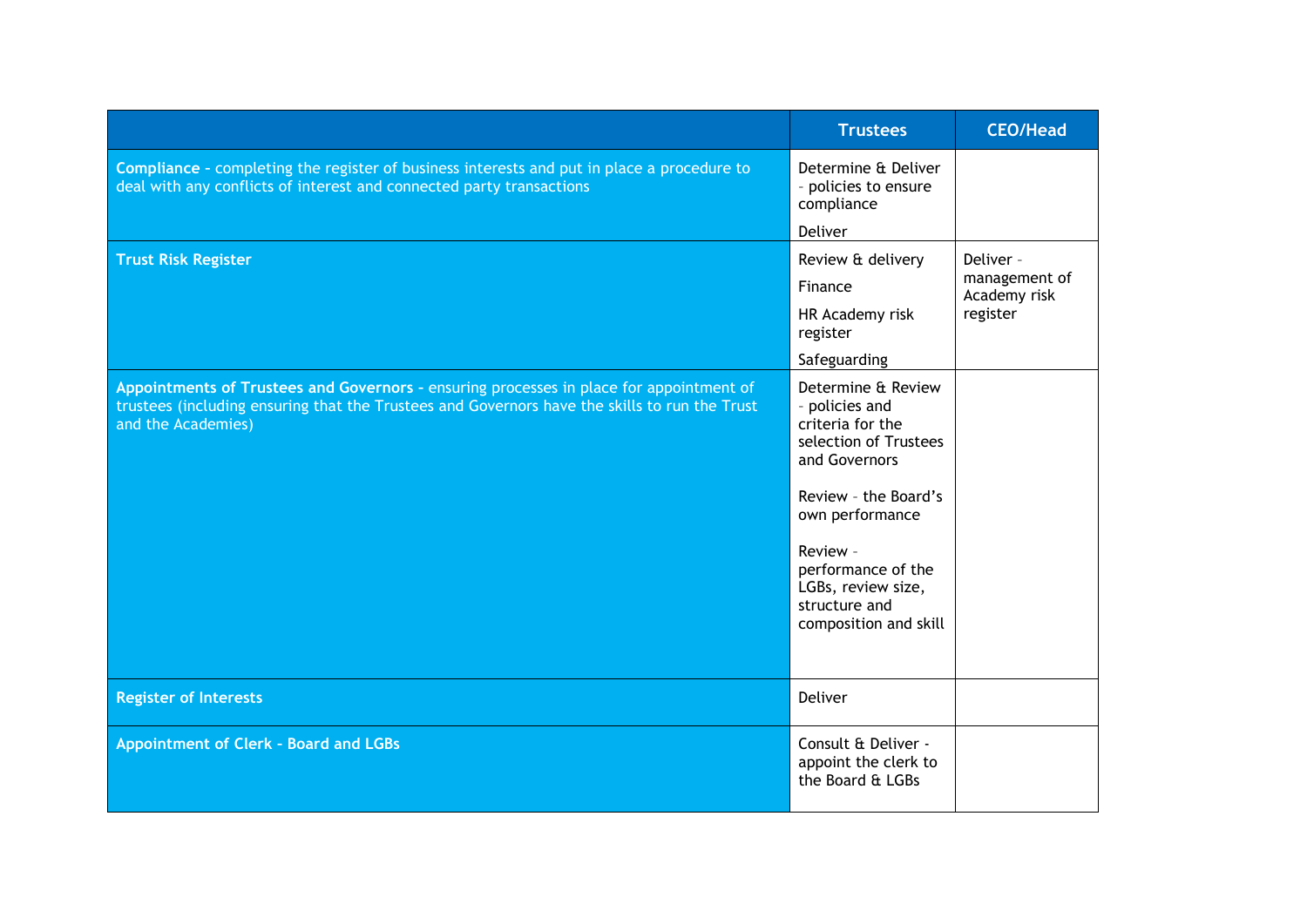|                                                                                                                                                          | <b>Trustees</b>                                                                                                                                                                                                                                                                | <b>CEO/Head</b>                                                                                                                     |
|----------------------------------------------------------------------------------------------------------------------------------------------------------|--------------------------------------------------------------------------------------------------------------------------------------------------------------------------------------------------------------------------------------------------------------------------------|-------------------------------------------------------------------------------------------------------------------------------------|
| Policies - review and approval of Trust Wide Policies (including admissions, DBS, charging<br>and remissions policies, health & safety and safeguarding) | Determine & Review                                                                                                                                                                                                                                                             | Deliver -<br>presenting<br>Academy specific<br>policies for<br>approval by the<br>board<br>Report - non-<br>compliance the<br>board |
| Prepare terms of reference for LGB, (as required)                                                                                                        | Consult & Deliver<br>Review - annually                                                                                                                                                                                                                                         | Develop                                                                                                                             |
| Training programme for trustees and governors                                                                                                            | Deliver                                                                                                                                                                                                                                                                        | Consult and<br>develop                                                                                                              |
| Key Performance Indicators - setting and reviewing performance of the Trust & Academy                                                                    | Determine - Trust<br>wide and Academy<br>Objectives<br>Review -<br>performance against<br>objectives<br>Recommend -<br>targets for<br>performance of the<br>Academy to the CEO<br>Deliver - holding<br>leadership to<br>account for delivery<br>against KPIs and<br>objectives | Deliver -<br>performance of<br>the Academy<br>against KPIs<br>Report -<br>performance of<br>the Academy to<br>board                 |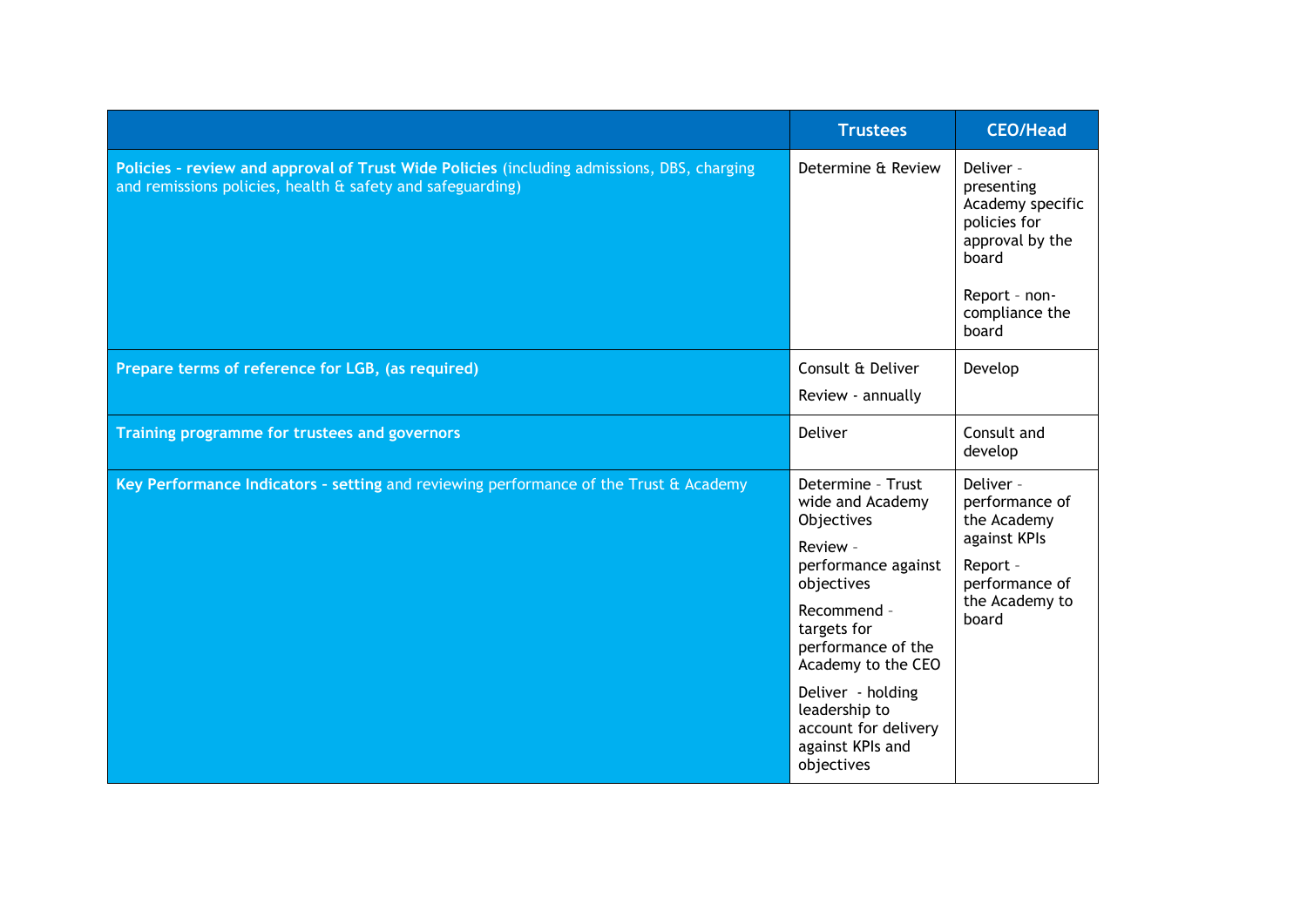|                                                                                                                                                               | <b>Trustees</b>                                                  | <b>CEO/Head</b>                                                                                                        |
|---------------------------------------------------------------------------------------------------------------------------------------------------------------|------------------------------------------------------------------|------------------------------------------------------------------------------------------------------------------------|
| Quality of Teaching - ensuring appropriate levels of support, challenge and intervention to<br>support delivery of education outcomes                         | Review - the work of<br>the CEO                                  | Review -<br>management of<br>staff to ensure<br>teaching and<br>learning<br>objectives are<br>met                      |
|                                                                                                                                                               |                                                                  | Report- strengths<br>and concerns in<br>the quality of<br>teaching to the<br>board and<br>support and<br>interventions |
| Curriculum - setting the curriculum for the Academies and reviewing its effectiveness                                                                         | Consult & Determine<br>- curriculum and<br>standards<br>Review - | Recommend and<br>Deliver                                                                                               |
|                                                                                                                                                               | effectiveness of the<br>curriculum                               |                                                                                                                        |
| Curriculum - ensuring that the legal requirements for pupils with special needs are met and<br>that they are given support for learning.                      | Review & Deliver                                                 | Deliver                                                                                                                |
| Pupil Premium - reviewing and challenging the value for money/ ROI of the Pupil Premium in<br>terms of educational outcomes and narrowing the achievement gap | Review & Determine                                               | Deliver                                                                                                                |
|                                                                                                                                                               |                                                                  | Report - on<br>effectiveness of<br>use of the Pupil<br>Premium to board                                                |
| <b>Collective worship arrangements for school</b>                                                                                                             | Review                                                           | Deliver                                                                                                                |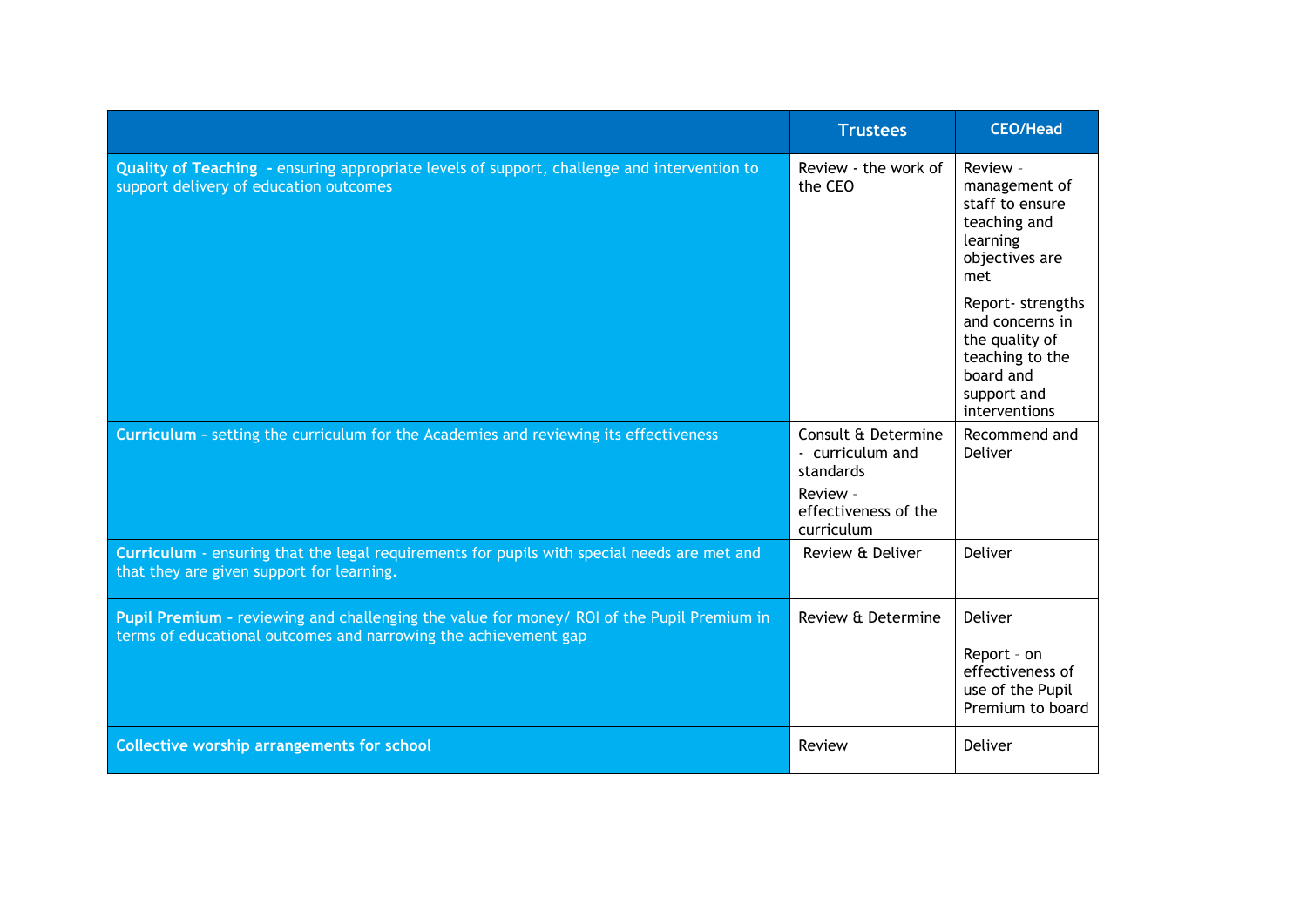|                                                                                                                                                                                                                                                                                                                                                                                                                                                                                       | <b>Trustees</b>                              | <b>CEO/Head</b>                                                                                       |
|---------------------------------------------------------------------------------------------------------------------------------------------------------------------------------------------------------------------------------------------------------------------------------------------------------------------------------------------------------------------------------------------------------------------------------------------------------------------------------------|----------------------------------------------|-------------------------------------------------------------------------------------------------------|
| Set admissions policy                                                                                                                                                                                                                                                                                                                                                                                                                                                                 | Deliver                                      | Develop                                                                                               |
| <b>Admission decisions</b>                                                                                                                                                                                                                                                                                                                                                                                                                                                            | Deliver                                      | Consult and<br>Approve                                                                                |
| Review - considering and evaluating performance of the Academies by:<br>reviewing progress against agreed objectives and outcomes<br>o.<br>holding the Academy leadership to account for academic performance, quality of care<br>o.<br>and quality of provision<br>monitoring the overall effectiveness and efficiency of leadership and management at<br>the Academy<br>receiving reports on the quality of teaching and learning and making recommendations<br>п.<br>to the Board. | Review & Deliver                             | Report                                                                                                |
| Self-evaluation - carrying out the self-evaluation process and the areas for improvement<br>with particular regard to outcomes and success criteria.                                                                                                                                                                                                                                                                                                                                  | Review                                       | Consult and<br>deliver                                                                                |
| Review priorities - considering the aims and priorities for raising standards of achievement<br>in the Academy strategic plan.                                                                                                                                                                                                                                                                                                                                                        | Review                                       | Consult and<br>deliver                                                                                |
| Report - termly to Board and LGB on performance                                                                                                                                                                                                                                                                                                                                                                                                                                       | Review & Deliver                             | Deliver                                                                                               |
| Pupil issues (including attendance, exclusions, punctuality and disciplinary matters)                                                                                                                                                                                                                                                                                                                                                                                                 | Receiving reports<br>from the Head<br>Review | Deliver - ensuring<br>pupil issues are<br>dealt with in<br>accordance with<br><b>Academy Policies</b> |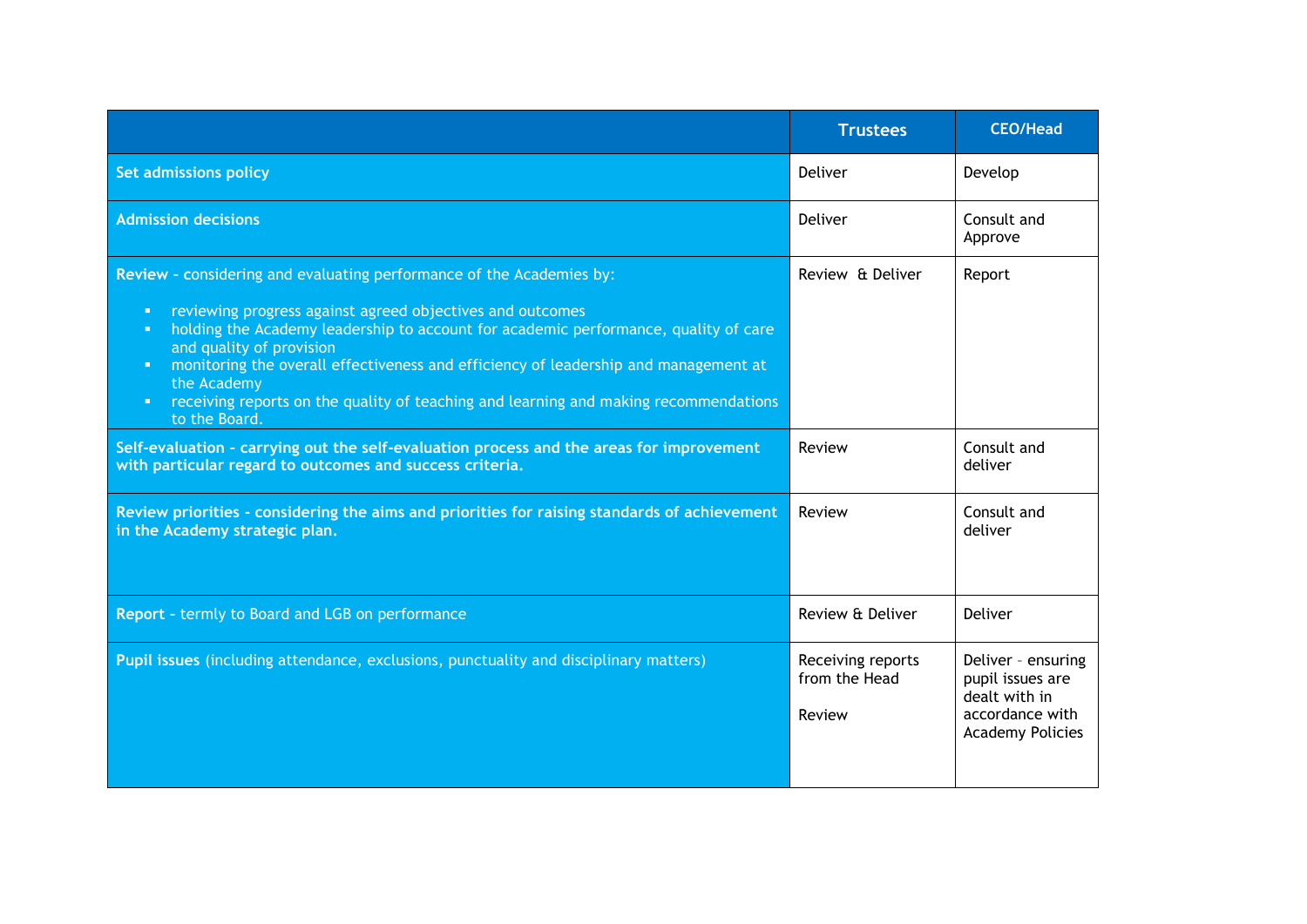|                                                                                                                                                                                                                                                                                                                                                                                                                                                                                                                                                                                                                         | <b>Trustees</b>                                    | <b>CEO/Head</b>        |
|-------------------------------------------------------------------------------------------------------------------------------------------------------------------------------------------------------------------------------------------------------------------------------------------------------------------------------------------------------------------------------------------------------------------------------------------------------------------------------------------------------------------------------------------------------------------------------------------------------------------------|----------------------------------------------------|------------------------|
| Academy Hours - setting the opening and closing times                                                                                                                                                                                                                                                                                                                                                                                                                                                                                                                                                                   | Determine - in<br>consultation with<br><b>LGBs</b> | Comply                 |
| Term Dates and length of school day                                                                                                                                                                                                                                                                                                                                                                                                                                                                                                                                                                                     | Determine - in<br>consultation with<br><b>LGBs</b> | Comply                 |
| School lunch - ensure provided to appropriate nutritional standards                                                                                                                                                                                                                                                                                                                                                                                                                                                                                                                                                     | Review                                             | Deliver                |
| Provision of free school meals to those meeting criteria                                                                                                                                                                                                                                                                                                                                                                                                                                                                                                                                                                | Review                                             | Deliver                |
| Safeguarding - including ensuing each Academy has appointed a Designated Safeguarding<br>Lead, ensuring compliance with statutory guidance and maintenance of single central record.                                                                                                                                                                                                                                                                                                                                                                                                                                    | Review & Deliver                                   | Review and<br>deliver  |
| <b>Stakeholder Engagement -</b><br>Promoting partnership working between parents/carers and the Academies to promote<br>$\blacksquare$<br>high standards of attendance, behaviour and learning by pupils.<br>Undertaking consultation with pupils, parents/carers and other stakeholders as part of<br>$\blacksquare$<br>a programme of regular self-evaluation by the Academy to assess its performance<br>against its stated aims and objectives.<br>Ensuring that such feedback is used to support the development of best practice and<br>$\blacksquare$<br>to promote the quality of the overall pupil experience. | Review & Determine                                 | Consult and<br>deliver |
| <b>Ofsted Inspections Trust Support -</b>                                                                                                                                                                                                                                                                                                                                                                                                                                                                                                                                                                               | Deliver & Support                                  | Deliver                |
| Board will liaise with Ofsted and assist with an Academy inspection.<br>$\blacksquare$<br>CEO/HT will ensure Trust is prepared for inspection and manage the process from a<br>$\blacksquare$<br>Trust perspective where the impact of the Trust is under review                                                                                                                                                                                                                                                                                                                                                        |                                                    |                        |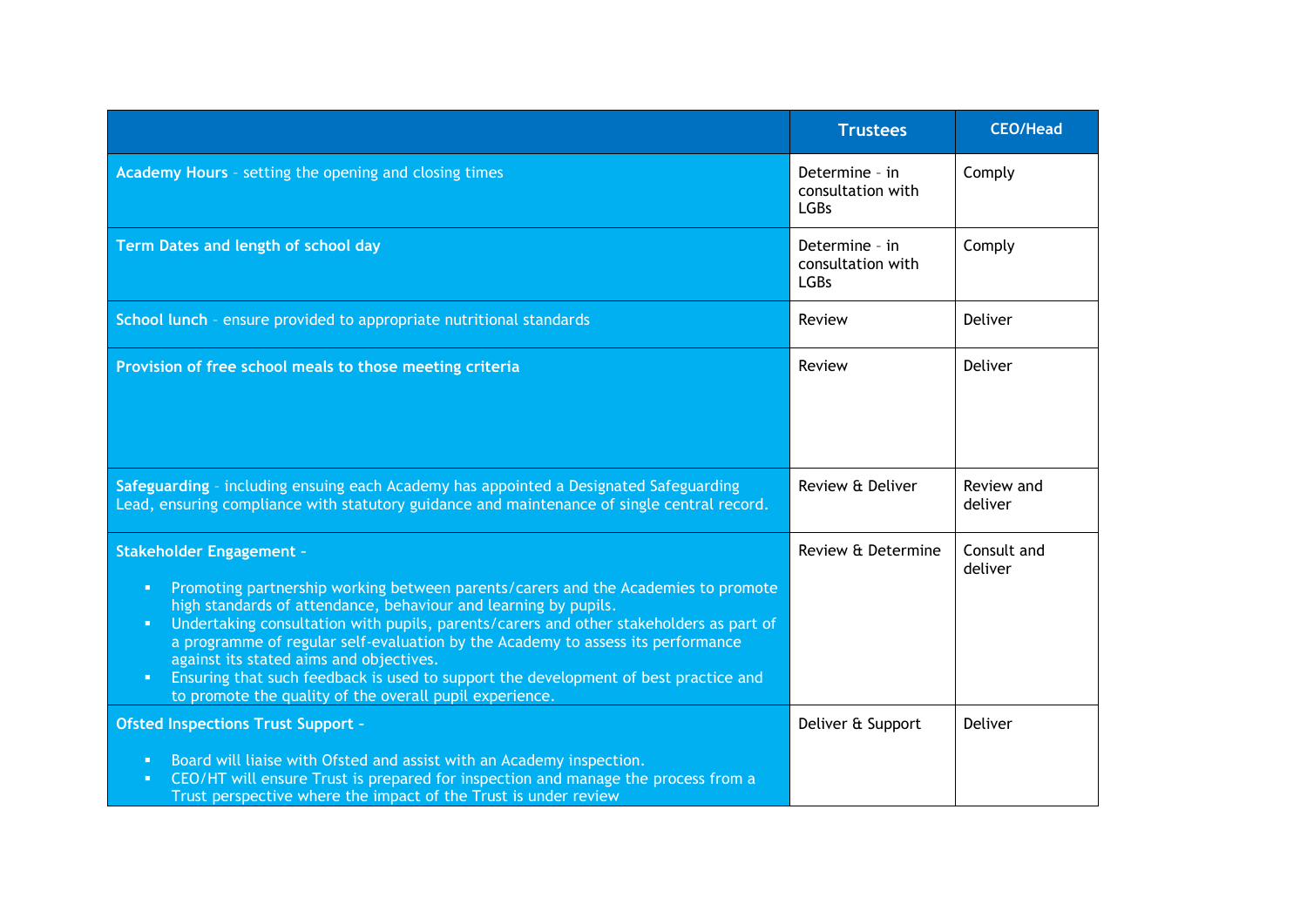|                                                                                                                                                                            | <b>Trustees</b>                                                                                                                                                                  | <b>CEO/Head</b>                                                                     |
|----------------------------------------------------------------------------------------------------------------------------------------------------------------------------|----------------------------------------------------------------------------------------------------------------------------------------------------------------------------------|-------------------------------------------------------------------------------------|
| <b>Ofsted Inspections: Academy</b>                                                                                                                                         | Review & Deliver                                                                                                                                                                 | Deliver                                                                             |
| Appointment of the Audit & Risk Committee                                                                                                                                  | Deliver                                                                                                                                                                          |                                                                                     |
| Appointment of the Accounting Officer & Chief Financial Officer                                                                                                            | Deliver                                                                                                                                                                          | Deliver - the<br>Accounting<br>Officer role                                         |
| Recommend appointment of External Auditors to the Members                                                                                                                  | Deliver                                                                                                                                                                          |                                                                                     |
| Appointment of the Internal Auditors                                                                                                                                       | Deliver                                                                                                                                                                          |                                                                                     |
| <b>Approve Annual Accounts</b>                                                                                                                                             | Approve & Comply -<br>by ensuring Academy<br>keeps proper records<br>and providing such<br>information to assist<br>the Trust in<br>preparation of the<br><b>Annual Accounts</b> | Deliver - arrange<br>for auditing and<br>filing of annual<br>report and<br>accounts |
| Scheme of Financial Delegation & Financial Policies -establishing of policies and procedures<br>to ensure compliance with the Trust's financial and reporting requirements | Determine & Review<br>- compliance by the<br>Academy                                                                                                                             | Comply and<br>report any issues<br>to the board                                     |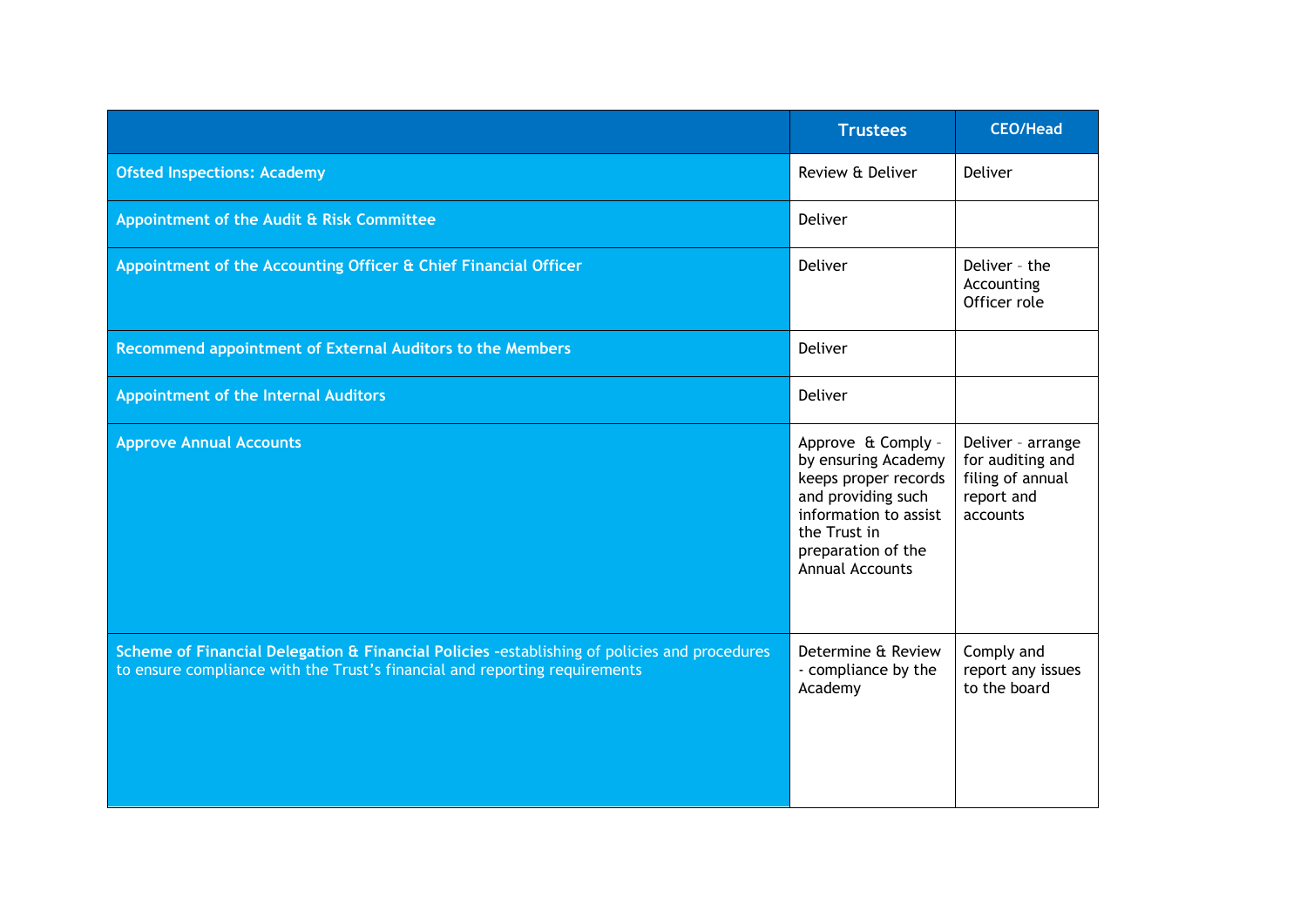|                                                                                                                                                                                                                 | <b>Trustees</b>                                                                                                 | <b>CEO/Head</b>                                                                                                                                                      |
|-----------------------------------------------------------------------------------------------------------------------------------------------------------------------------------------------------------------|-----------------------------------------------------------------------------------------------------------------|----------------------------------------------------------------------------------------------------------------------------------------------------------------------|
| Bank Accounts - authorising the establishment of bank accounts and approve bank mandates<br>in the name of the Trust                                                                                            | Determine                                                                                                       | Recommend                                                                                                                                                            |
| Funding Model - agreeing a funding model across the Trust and develop an individual funding<br>model for the Academies) so as to the secure the Trust's financial health in the short term and<br>the long term | Determine & Review<br>- compliance with<br>the overall financial<br>plan for the<br>Academy                     | Comply<br>Recommend a<br>funding model to<br>the Board for<br>approval<br>Review                                                                                     |
| Trust Annual Budget - formulating and setting the Trust wide budget                                                                                                                                             | Determine<br>Approve - significant<br>variances (as defined<br>in the Scheme of<br><b>Financial Delegation)</b> | Deliver<br>preparation of<br>budget and<br>present to the<br><b>Board</b> for<br>approval<br>Review -<br>submission of<br>Trust budget to<br>the ESFA                |
| Academy Annual Budgets - formulating and determining the proportion of the overall budget<br>to be delegated to each Academy (including uses of contingency funds/ balances)                                    | Determine<br>Approve - significant<br>variances (as defined<br>in the Scheme of<br><b>Financial Delegation)</b> | Deliver - in<br>consultation with<br>CFO and and<br>present to the<br>Board for<br>approval<br>Review -<br>submission of<br>Academy budgets<br>to the ESFA<br>Comply |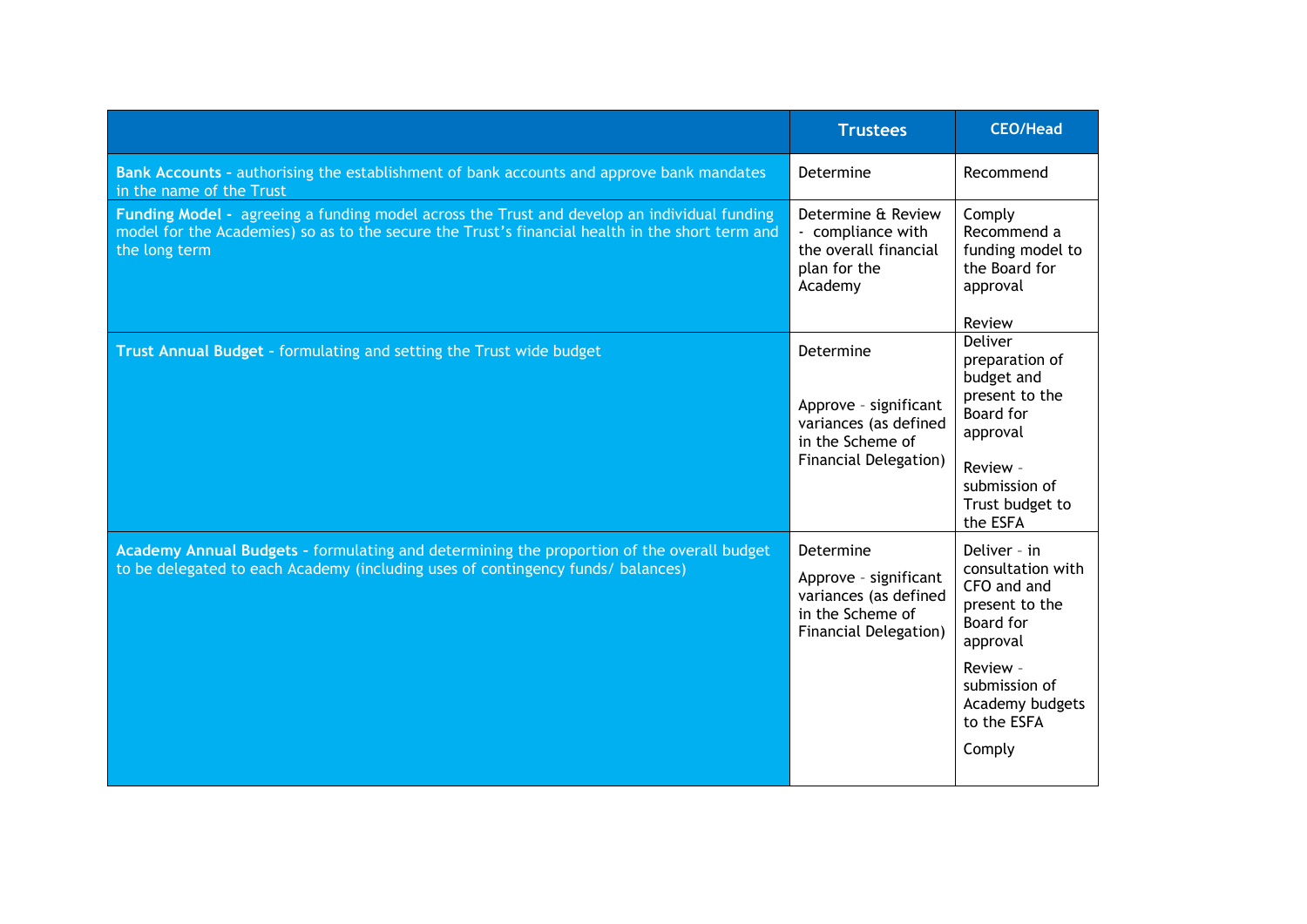|                                                                                                                                                                       | <b>Trustees</b>                                                                                                      | <b>CEO/Head</b>                                                                                                                 |
|-----------------------------------------------------------------------------------------------------------------------------------------------------------------------|----------------------------------------------------------------------------------------------------------------------|---------------------------------------------------------------------------------------------------------------------------------|
|                                                                                                                                                                       |                                                                                                                      |                                                                                                                                 |
| <b>Expenditure and ensuring delivery of Annual Budgets</b>                                                                                                            | Review and comply                                                                                                    | Report - to the<br>Board any need<br>for any matters<br>of concern in<br>respect of the<br>Academy's annual<br>budget           |
| Reporting: financial reporting and budget setting                                                                                                                     | Determine and<br>Review                                                                                              | Deliver                                                                                                                         |
| Investments - agreeing the investment policy in line with the Academies Financial Handbook<br>and the Scheme of Financial Delegation                                  | Determine and<br>review delivery                                                                                     | Deliver                                                                                                                         |
| <b>Appointing the CEO</b>                                                                                                                                             | Appoint                                                                                                              |                                                                                                                                 |
| <b>Appointing Academy Head</b>                                                                                                                                        | Appoint                                                                                                              |                                                                                                                                 |
| Appointing Academy Staff (excluding SLT & Principal/Head)                                                                                                             | Consult                                                                                                              | Consult and<br>appoint                                                                                                          |
| Establishing Trust wide HR Policies (including recruitment, discipline, capability, grievance<br>and absence policies) in accordance with all appropriate regulations | Determine<br>Review                                                                                                  | Comply                                                                                                                          |
| Setting Appraisal Performance Management Policy together with pay reviews (in line with<br>the Trust's pay policy and all statutory regulations)                      | Review - in respect<br>of CEO and HT<br>Receive reports - in<br>respect of appraisal<br>arrangements and<br>outcomes | Review - in<br>respect of all<br>other staff<br>Report - annually<br>to the CEO on<br>appraisal<br>arrangements and<br>outcomes |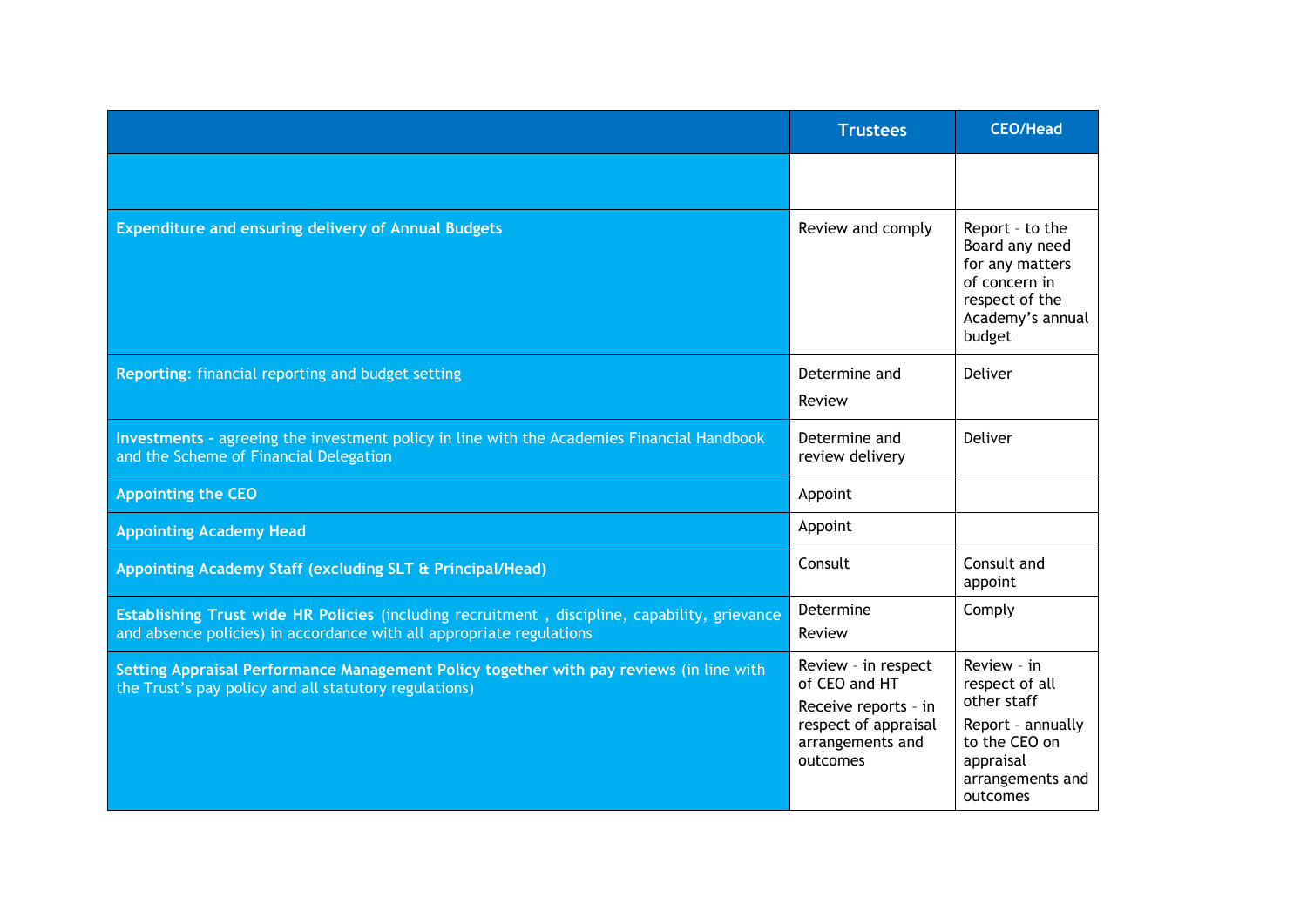|                                                                                                                                                                                                                                     | <b>Trustees</b>                                  | <b>CEO/Head</b>                                      |
|-------------------------------------------------------------------------------------------------------------------------------------------------------------------------------------------------------------------------------------|--------------------------------------------------|------------------------------------------------------|
|                                                                                                                                                                                                                                     | Review - any appeals<br>in respect of the HT     |                                                      |
| Setting Terms and Conditions of Employment and Staff Handbook                                                                                                                                                                       | Determine & Comply                               | Comply                                               |
| Dismissing CEO/Headteacher, senior staff (in accordance with the Trust disciplinary and<br>capability policies)                                                                                                                     | Review & Comply -<br>in respect of the<br>CEO/HT | Report - any<br>dismissals to the<br><b>Board</b>    |
| Dismissing all other staff (in accordance with the Trust disciplinary and capability policies)                                                                                                                                      | Determine & Comply                               | Comply and<br>review                                 |
| Reviewing discipline and grievance policy                                                                                                                                                                                           | Review delivery                                  | Recommend                                            |
| Setting trust wide procurement policies (for suppliers including auditors, HR and payroll<br>providers and solicitors) in accordance with the Funding Agreement, Academies Financial<br>Handbook and the Trust's procurement policy | Determine & Comply                               | Comply and<br>deliver                                |
| Setting academy procurement policies - in accordance with the Funding Agreement,<br>Academies Financial Handbook and the Trust's procurement policy                                                                                 | Determine & Deliver                              | Recommend                                            |
| Enter into contracts - up to limit of delegation set out in Scheme of Financial Delegation                                                                                                                                          | Deliver & Review                                 | Deliver                                              |
| Asset and Premises Maintenance Strategy - determining use of Academy premises and<br>ensuring premises are adequately maintained                                                                                                    | Determine - Trust<br>wide policy                 | Deliver - in<br>accordance with<br>Academy policy    |
| Acquiring and disposing of Trust land                                                                                                                                                                                               | Deliver                                          | Recommend                                            |
| <b>Changing use of Assets</b>                                                                                                                                                                                                       | Deliver                                          | Recommend to<br>the Board of any<br>changes to fixed |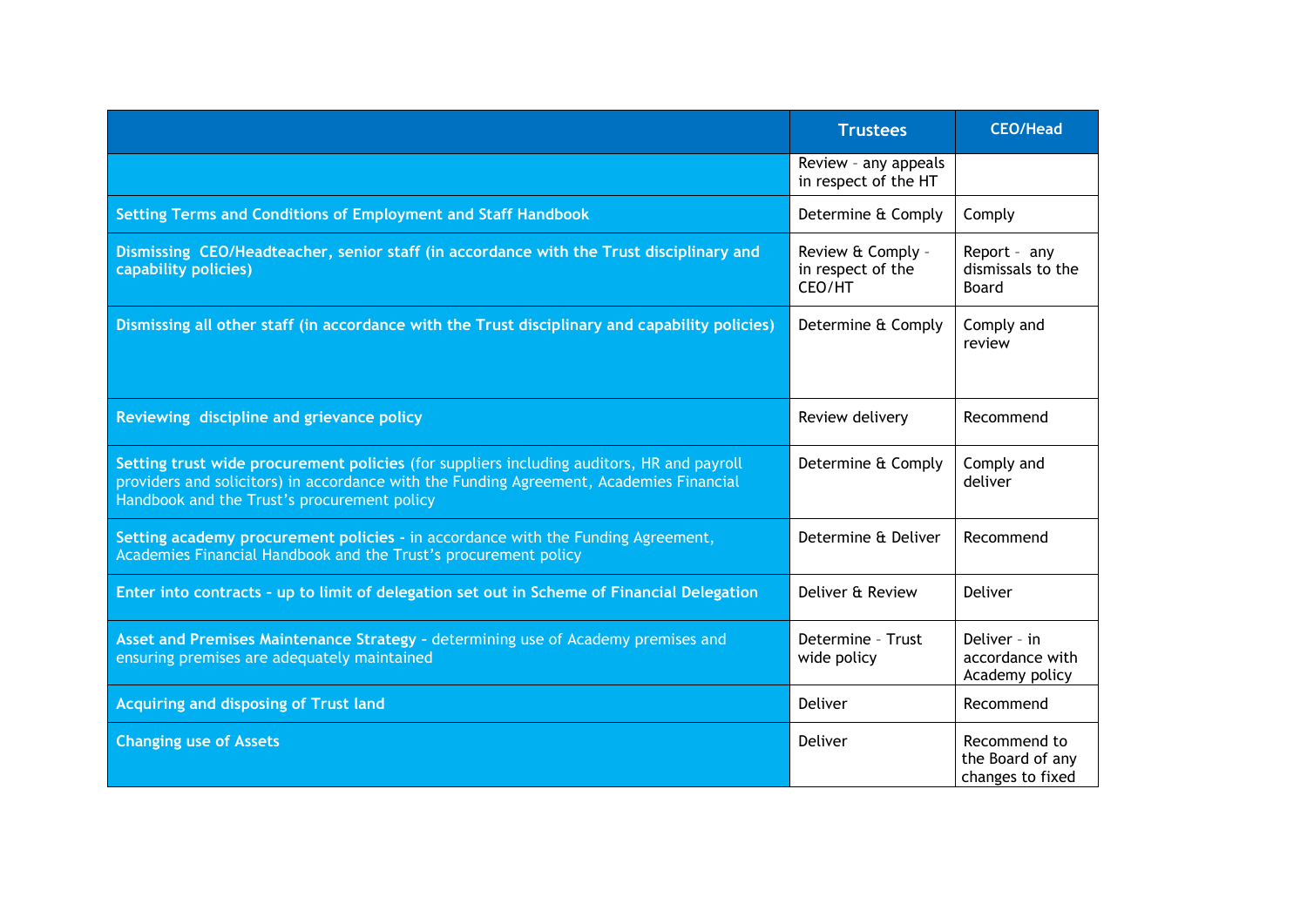|                                                                                                                                                                                                 | <b>Trustees</b>    | <b>CEO/Head</b>                                |
|-------------------------------------------------------------------------------------------------------------------------------------------------------------------------------------------------|--------------------|------------------------------------------------|
|                                                                                                                                                                                                 |                    | assets used by the<br>Academy                  |
| Arranging insurance for the Trust                                                                                                                                                               | Review             | Deliver                                        |
| Media and PR - overseeing public relations activities to project the activities of the Trust and<br>the Academies to the wider community                                                        | Review & Comply    | Comply and<br>deliver trust wide<br>activities |
| Information management - including adopting and following policies for information<br>security and compliance with Fol and DPA legislation and maintaining accurate records<br>(staff, student) | Determine & Comply | Comply                                         |
| <b>Trust and Academy Prospectus and website</b>                                                                                                                                                 | Review             | Deliver                                        |